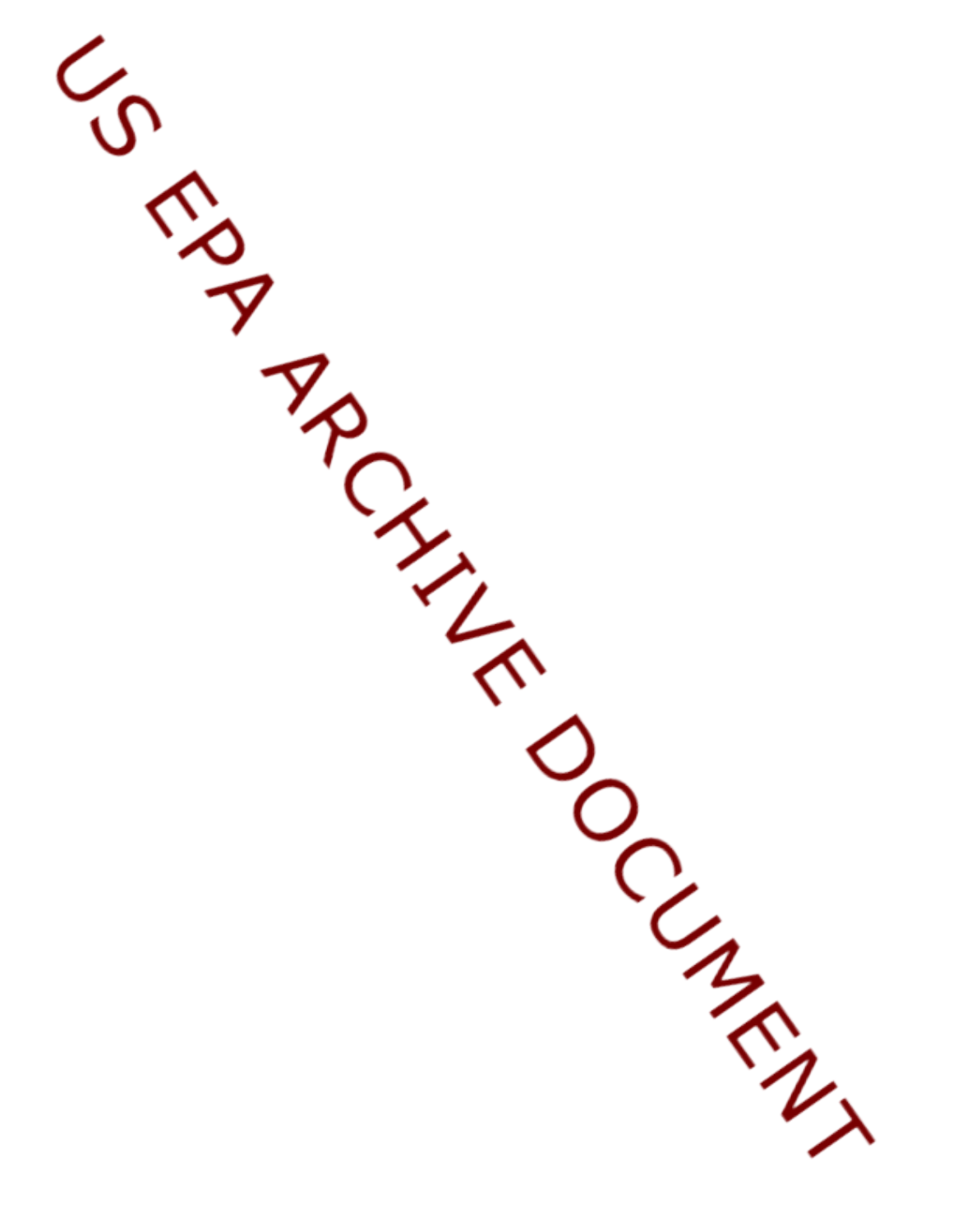# **Consumer Factsheet on: 1,2-DICHLOROPROPANE**

# [List of Contaminants](http://www.epa.gov/safewater/hfacts.html)

 As part of the Drinking Water and Health pages, this fact sheet is part of a larger publication: **National Primary Drinking Water Regulations** 

 States Environmental Protection Agency (EPA). This is a factsheet about a chemical that may be found in some public or private drinking water supplies. It may cause health problems if found in amounts greater than the health standard set by the United

### **What is 1,2-DCP and how is it used?**

1,2-Dichloropropane (1,2-DCP) is a colorless organic liquid with a chloroform-like odor. The greatest use of 1,2-dichloropropane is in making other organic chemicals. It is also used in making lead-free gasoline, paper coating, soil fumigant for nematodes, and insecticide for stored grain.

 The list of trade names given below may help you find out whether you are using this chemical at home or work.

## **Trade Names and Synonyms:**

Propylene dichloride **Nematox** Vidden D Dowfume EB-5

# **Why is 1,2-DCP being Regulated?**

 based solely on possible health risks and exposure, are called Maximum Contaminant Level Goals. In 1974, Congress passed the Safe Drinking Water Act. This law requires EPA to determine safe levels of chemicals in drinking water which do or may cause health problems. These non-enforceable levels,

The MCLG for 1,2-DCP has been set at zero because EPA believes this level of protection would not cause any of the potential health problems described below.

 Based on this MCLG, EPA has set an enforceable standard called a Maximum Contaminant Level (MCL). MCLs are set as close to the MCLGs as possible, considering the ability of public water systems to detect and remove contaminants using suitable treatment technologies.

 contaminant should it occur in drinking water. The MCL has been set at 5 parts per billion (ppb) because EPA believes, given present technology and resources, this is the lowest level to which water systems can reasonably be required to remove this

These drinking water standards and the regulations for ensuring these standards are met, are called National Primary Drinking Water Regulations. All public water supplies must abide by these regulations.

#### **What are the Health Effects?**

 Short-term: EPA has found 1,2-DCP to potentially cause the following health effects when people are exposed to it at levels above the MCL for relatively short periods of time: damage to the liver, kidneys, adrenal glands, bladder, and the gastrointestinal and respiratory tracts.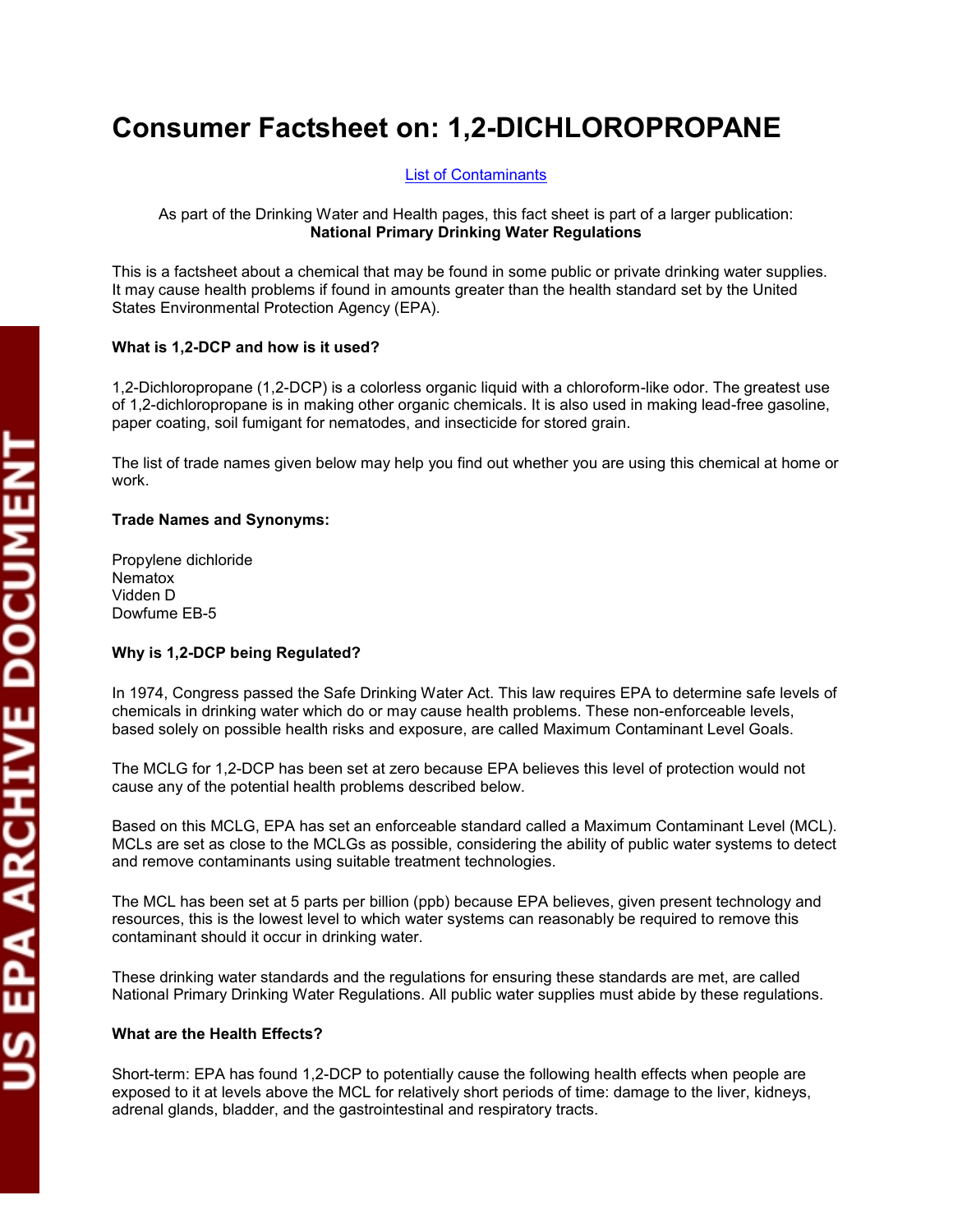above the MCL: the liver, kidneys, bladder, gastrointestinal tract and the respiratory tract; cancer. Long-term: 1,2-DCP has the potential to cause the following effects from a lifetime exposure at levels

### **How much 1,2-DCP is produced and released to the environment?**

 significant releases during its former use as a soil fumigant. It may also leach from municipal landfills. Production of 1,2-DCP has decreased greatly since a 1980 report of 77 million lbs. Dow Chemical, the only listed producer, discontinued its production in 1991. It may be released into the atmosphere or in wastewater during its production or use as an intermediate in chemical manufacture. There were also

From 1987 to 1993, according to EPA's Toxic Chemical Release Inventory, 1,2-dichloropropane releases to land and water totalled nearly 104,000 lbs. These releases were primarily from chemical industries. The largest releases occurred in New York.

### **What happens to 1,2-DCP when it is released to the environment?**

 1,2-DCP released to soil will largely evaporate. However, it has been detected in groundwater. Releases to surface water will also evaporate, and are not likely to accumulate in aquatic life.

### **How will 1,2-DCP be Detected in and Removed from My Drinking Water?**

 The regulation for 1,2-DCP became effective in 1992. Between 1993 and 1995, EPA required your water supplier to collect water samples every 3 months for one year and analyze them to find out if 1,2-DCP is contaminant. present above 0.5 ppb. If it is present above this level, the system must continue to monitor this

 Packed Tower Aeration. If contaminant levels are found to be consistently above the MCL, your water supplier must take steps to reduce the amount of 1,2-DCP so that it is consistently below that level. The following treatment methods have been approved by EPA for removing 1,2-DCP: Granular activated charcoal in combination with

#### **How will I know if 1,2-DCP is in my drinking water?**

 If the levels of 1,2-DCP exceed the MCL, 5 ppb, the system must notify the public via newspapers, radio, required to prevent serious risks to public health. TV and other means. Additional actions, such as providing alternative drinking water supplies, may be

#### **Drinking Water Standards:**

Mclg: zero

Mclg: zero<br>Mcl: 5 ppm

# **1,2-DCP Releases to Water and Land, 1987 to 1993 (in pounds): Water Land**

| <b>TOTALS (in pounds)</b><br>98,504 | 5.470 |
|-------------------------------------|-------|
|                                     |       |
| <b>Top Five States</b>              |       |
| NY<br>30.000                        | 3.205 |
| LA<br>25,586<br>260                 |       |
| VA<br>250<br>14.629                 |       |
| ТX<br>12.290                        | 1.206 |
| NJ<br>10.463<br>0                   |       |
| <b>Major Industries</b>             |       |
| Alkalies, chlorine<br>37.297        | 1.216 |